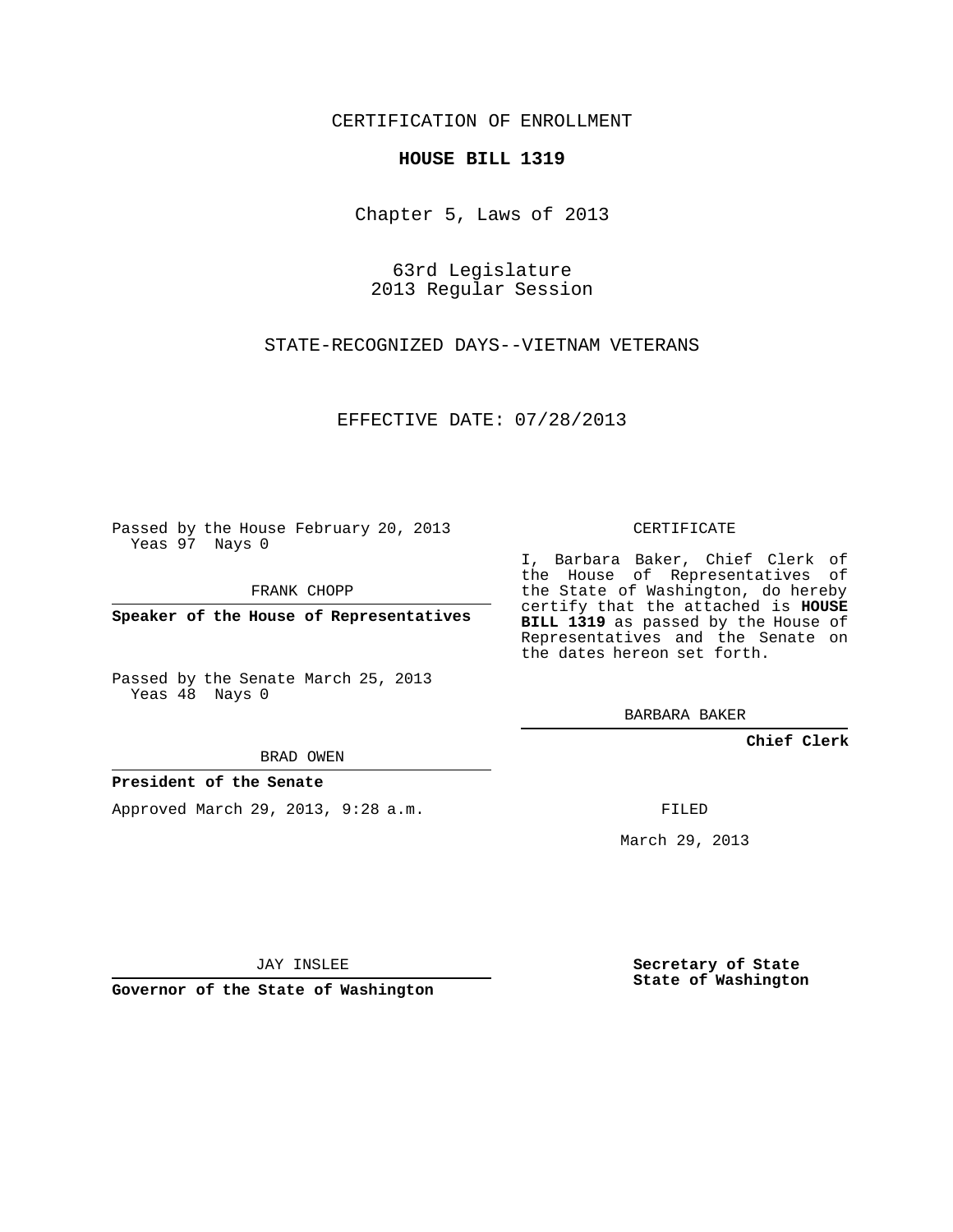## **HOUSE BILL 1319** \_\_\_\_\_\_\_\_\_\_\_\_\_\_\_\_\_\_\_\_\_\_\_\_\_\_\_\_\_\_\_\_\_\_\_\_\_\_\_\_\_\_\_\_\_

\_\_\_\_\_\_\_\_\_\_\_\_\_\_\_\_\_\_\_\_\_\_\_\_\_\_\_\_\_\_\_\_\_\_\_\_\_\_\_\_\_\_\_\_\_

Passed Legislature - 2013 Regular Session

## **State of Washington 63rd Legislature 2013 Regular Session**

**By** Representatives Johnson, McCoy, Ross, Hunt, Rodne, Orwall, Green, Jinkins, Upthegrove, Chandler, Orcutt, Pedersen, Vick, Roberts, Alexander, Klippert, Holy, Short, Morrell, Smith, Buys, Kochmar, Liias, Moeller, Appleton, Angel, Zeiger, O'Ban, Wilcox, Hurst, Van De Wege, Shea, Fagan, Bergquist, Moscoso, Tarleton, Freeman, and Fey

Read first time 01/23/13. Referred to Committee on Government Operations & Elections.

1  $\blacksquare$  AN ACT Relating to recognizing a welcome home Vietnam veterans day; 2 and amending RCW 1.16.050 and 1.20.017.

3 BE IT ENACTED BY THE LEGISLATURE OF THE STATE OF WASHINGTON:

 4 **Sec. 1.** RCW 1.16.050 and 2012 c 11 s 1 are each amended to read as 5 follows:

 The following are legal holidays: Sunday; the first day of January, commonly called New Year's Day; the third Monday of January, being celebrated as the anniversary of the birth of Martin Luther King, Jr.; the third Monday of February to be known as Presidents' Day and to be celebrated as the anniversary of the births of Abraham Lincoln and George Washington; the last Monday of May, commonly known as Memorial 12 Day; the fourth day of July, being the anniversary of the Declaration of Independence; the first Monday in September, to be known as Labor 14 Day; the eleventh day of November, to be known as Veterans' Day; the fourth Thursday in November, to be known as Thanksgiving Day; the day immediately following Thanksgiving Day; and the twenty-fifth day of December, commonly called Christmas Day.

18 Employees of the state and its political subdivisions, except 19 employees of school districts and except those nonclassified employees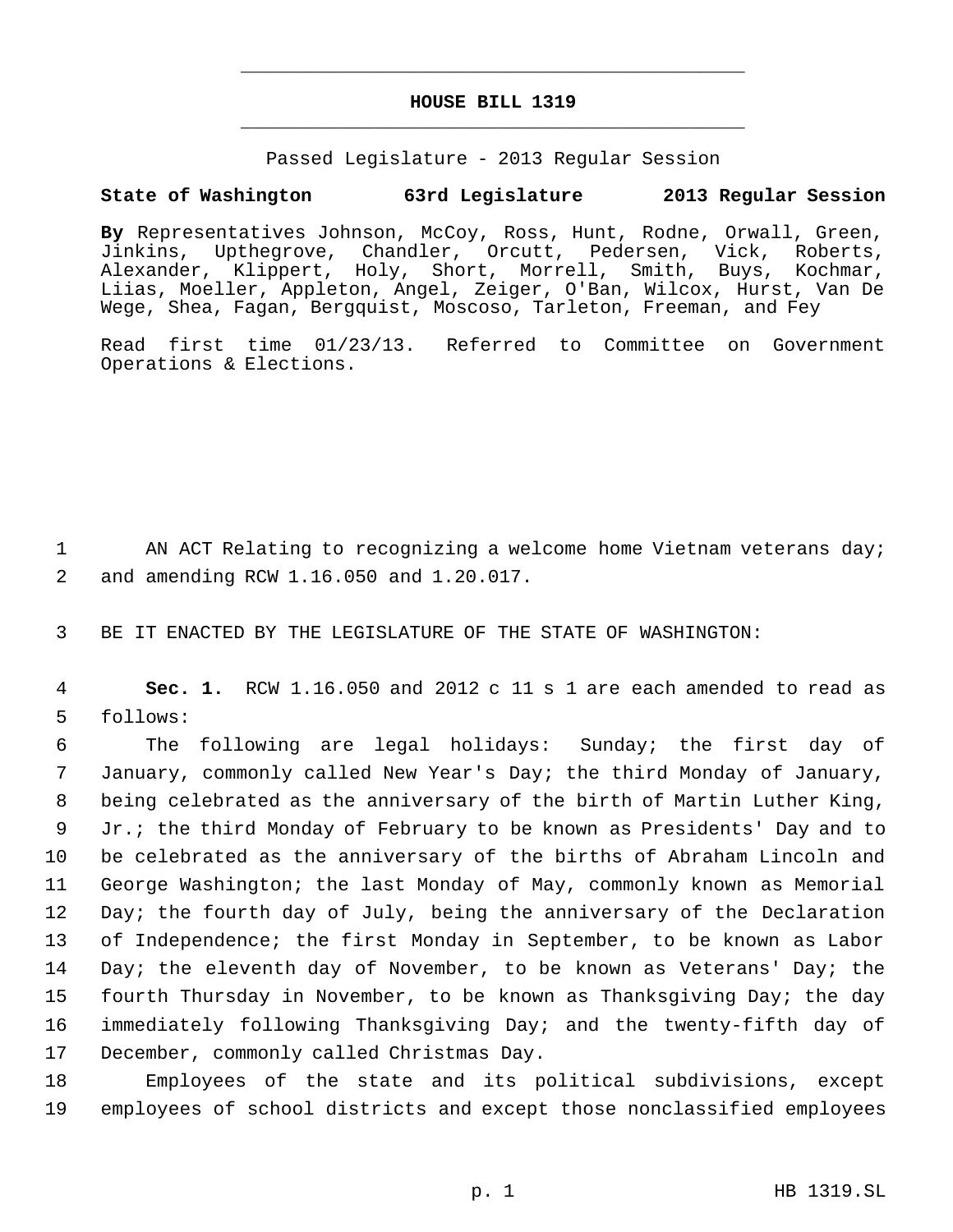of institutions of higher education who hold appointments or are employed under contracts to perform services for periods of less than twelve consecutive months, shall be entitled to one paid holiday per calendar year in addition to those specified in this section. Each employee of the state or its political subdivisions may select the day on which the employee desires to take the additional holiday provided for herein after consultation with the employer pursuant to guidelines to be promulgated by rule of the appropriate personnel authority, or in the case of local government by ordinance or resolution of the legislative authority.

 If any of the above specified state legal holidays are also federal legal holidays but observed on different dates, only the state legal holidays shall be recognized as a paid legal holiday for employees of the state and its political subdivisions except that for port districts and the law enforcement and public transit employees of municipal corporations, either the federal or the state legal holiday, but in no case both, may be recognized as a paid legal holiday for employees.

 Whenever any legal holiday, other than Sunday, falls upon a Sunday, the following Monday shall be the legal holiday.

 Whenever any legal holiday falls upon a Saturday, the preceding Friday shall be the legal holiday.

 Nothing in this section shall be construed to have the effect of adding or deleting the number of paid holidays provided for in an agreement between employees and employers of political subdivisions of the state or as established by ordinance or resolution of the local government legislative authority.

 The legislature declares that the thirteenth day of January shall be recognized as Korean-American day but shall not be considered a legal holiday for any purposes.

 The legislature declares that the twelfth day of October shall be recognized as Columbus day but shall not be considered a legal holiday for any purposes.

 The legislature declares that the ninth day of April shall be recognized as former prisoner of war recognition day but shall not be considered a legal holiday for any purposes.

 The legislature declares that the twenty-sixth day of January shall be recognized as Washington army and air national guard day but shall not be considered a legal holiday for any purposes.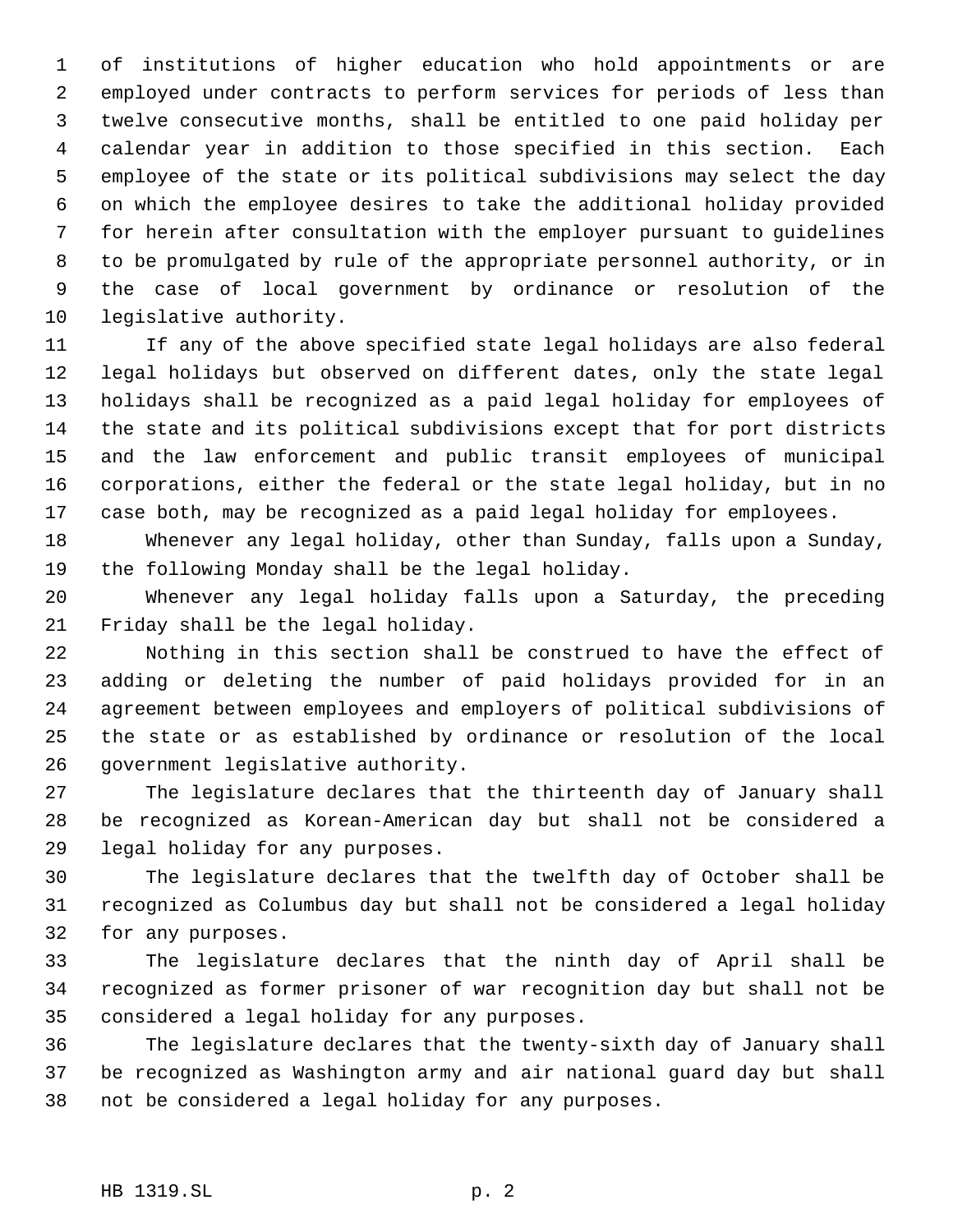The legislature declares that the seventh day of August shall be recognized as purple heart recipient recognition day but shall not be considered a legal holiday for any purposes.

 The legislature declares that the second Sunday in October be recognized as Washington state children's day but shall not be considered a legal holiday for any purposes.

 The legislature declares that the sixteenth day of April shall be recognized as Mother Joseph day and the fourth day of September as Marcus Whitman day, but neither shall be considered legal holidays for any purpose.

 The legislature declares that the seventh day of December be recognized as Pearl Harbor remembrance day but shall not be considered a legal holiday for any purpose.

 The legislature declares that the twenty-seventh day of July be recognized as national Korean war veterans armistice day but shall not be considered a legal holiday for any purpose.

 The legislature declares that the nineteenth day of February be recognized as civil liberties day of remembrance but shall not be considered a legal holiday for any purpose.

 The legislature declares that the nineteenth day of June be recognized as Juneteenth, a day of remembrance for the day the slaves learned of their freedom, but shall not be considered a legal holiday for any purpose.

24 The legislature declares that the thirtieth day of March be recognized as welcome home Vietnam veterans day but shall not be 26 considered a legal holiday for any purpose.

 **Sec. 2.** RCW 1.20.017 and 2012 c 11 s 2 are each amended to read as follows:

 (1) Each public entity shall display the national league of families' POW/MIA flag along with the flag of the United States and the flag of the state upon or near the principal building of the public 32 entity on the following days: (a) Welcome Home Vietnam Veterans Day on 33 March 30; (b) Armed Forces Day on the third Saturday in May;  $((+b))$ 34 (c) Memorial Day on the last Monday in May;  $((e+))$  (d) Flag Day on 35 June 14;  $((+d))$   $(e)$  Independence Day on July 4;  $((+e))$   $(f)$  National 36 Korean War Veterans Armistice Day on July 27;  $((\text{+f})^2)$  (g) National 37 POW/MIA Recognition Day on the third Friday in September; and  $((\{g\})$ )